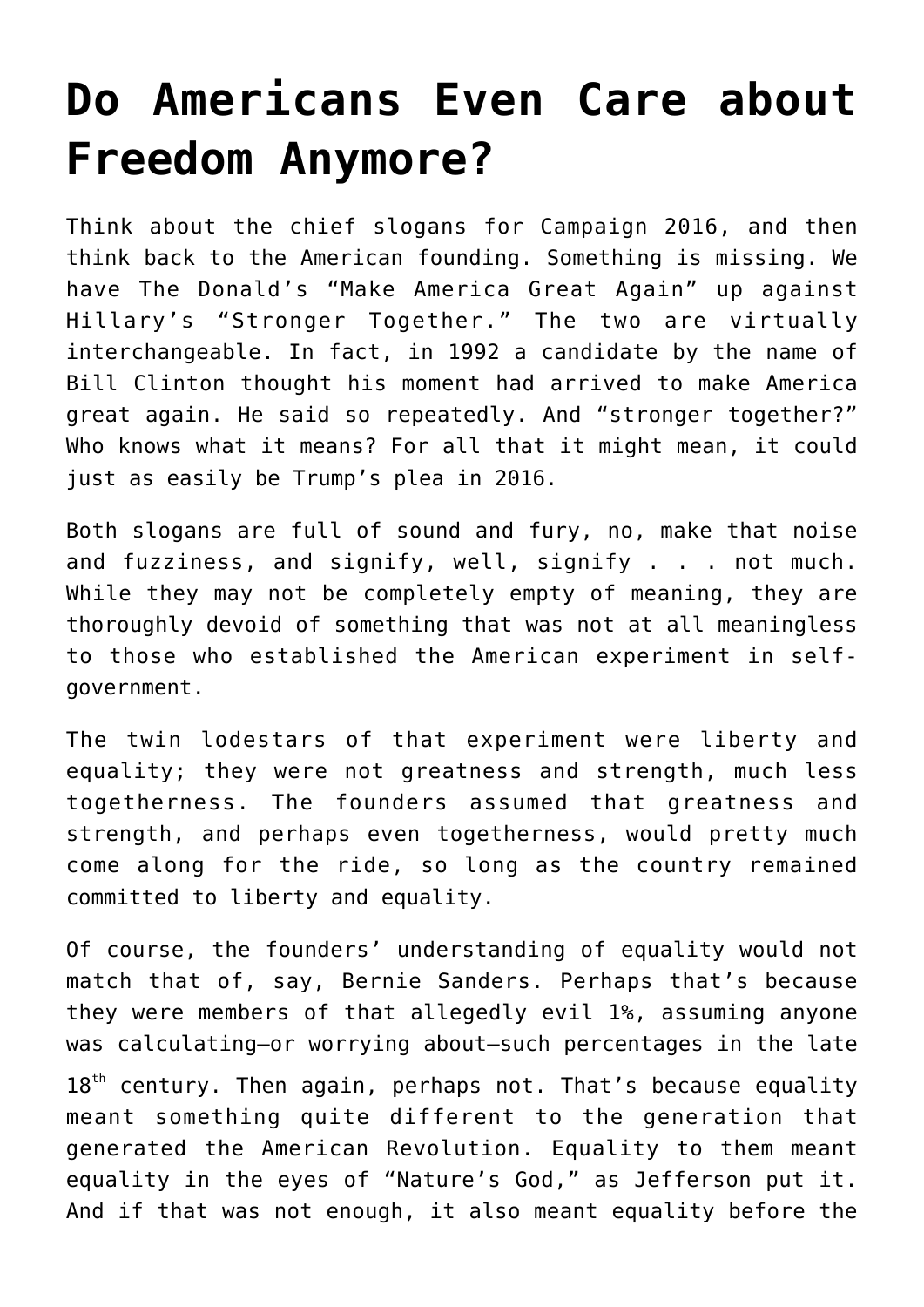law.

To be sure, there were serious limits to the founders' understanding of equality. Slaveholders that many of them were, they certainly didn't mean equality for *everyone*. Nor did they mean liberty for all. Like the rest of us, then and now, they had their flaws.

Despite those flaws, or perhaps in part because of them, they did understand the importance of liberty. Patrick Henry was one of them. We still recall and recite, "Give me liberty or give me death." (Interestingly enough, this Virginia slaveholder also understood equality, 18<sup>th</sup> century style, but he did not call out, "give me equality or give me death.")

Then there was a much lesser known founder father, Charles Carroll of Carrolltown to be specific. At the time of the Boston Tea Party this soon-to-be-signer of the Declaration of Independence sought to remind the Crown and Parliament that his fellow American colonists "are not yet corrupt enough to undervalue liberty."

It's hard to read those words without wincing—or at least flinching. It's also hard to read them without thinking about politics and a certain presidential election, circa 2016. Charges of corruption are everywhere; calls for liberty are nowhere to be heard.

Without benefit of public opinion polls, it would not be a stretch to conclude that Charles Carroll was right—for his time. But would he be right for ours?

The colonists were certainly concerned about corruption, London-initiated corruption, that is. *The* issue surrounding the Boston Tea Party was less the tea tax than the sweet deal that the British East India Company had negotiated with Parliament to monopolize the colonial tea market. To break free from England was to break free from that sort of